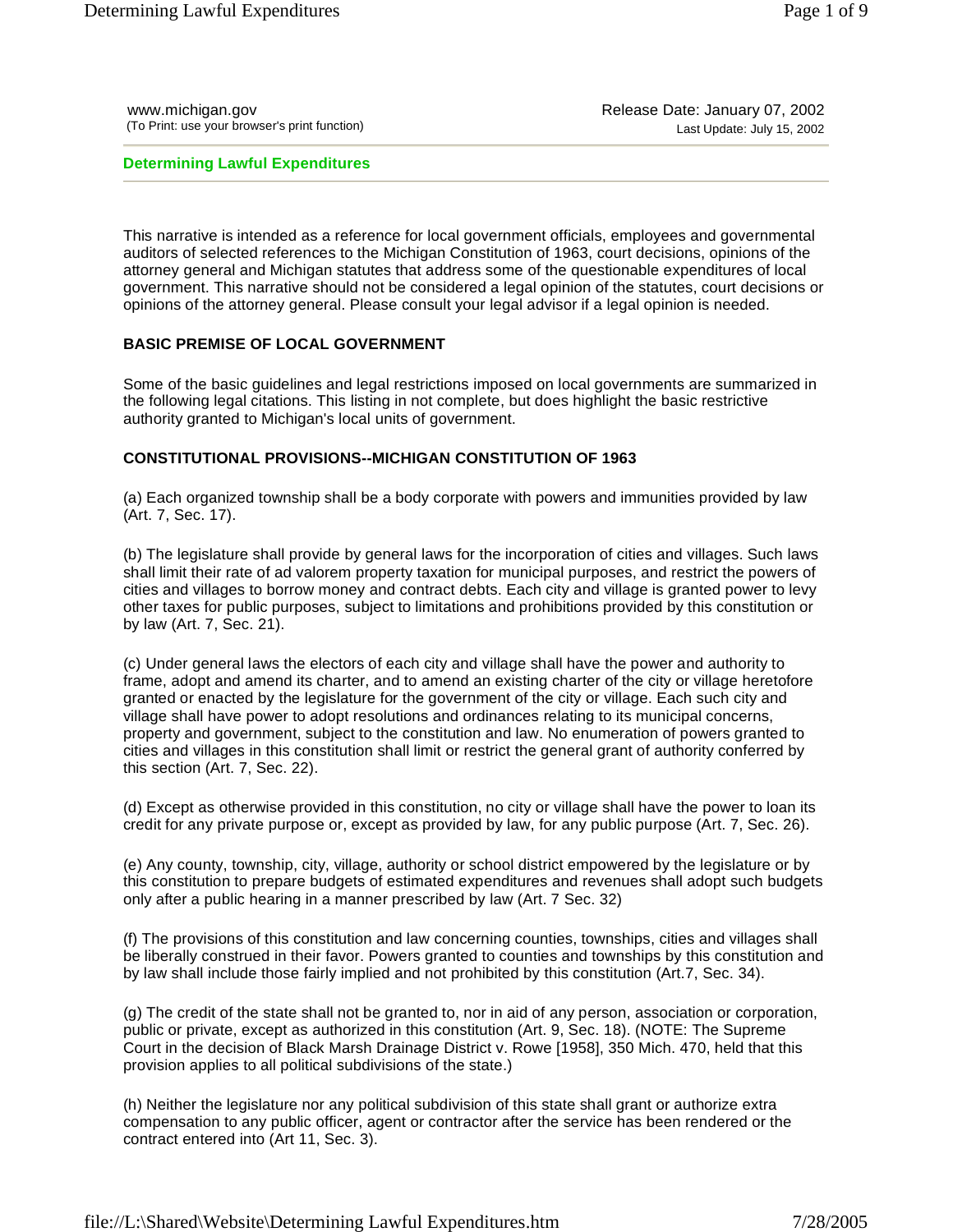## **SUPREME COURT DECISIONS**

(a) Local governments have no inherent powers and possess only those limited powers which are expressly conferred upon them by the State Constitution or State statutes or which are necessarily implied therefrom (Hanselman v. Killeen [1984] 419 Mich. 168).

(b) A county is a municipal corporation and possesses only those powers which have been conferred upon it by the Constitution and the statutes (Mosier v. Bd. of Auditors 295 Mich. 27, 29).

(c) Local units of government derive their powers of taxation from the legislature and such power cannot be exercised except in pursuance of express statutory authority (City of Berkley v. Township of Royal Oak [1948] 320 Mich. 597).

### **OPINIONS OF THE ATTORNEY GENERAL**

(a) Appropriation of township funds which is not expressly authorized or necessarily implied with express statutory powers is unlawful whether with or without a vote of the township electors (Opinion of the Attorney General, 1955-56, No. 1704, page 32). The general belief is that an illegal or unauthorized expenditure of governmental funds by any local governmental unit can not be changed to a legal or authorized expenditure by a vote of the electors.

(b) City funds may not be used for contributing to the expenses of private voluntary groups operating recreation facilities for children (Opinion of the Attorney General, 1957, No. 3066, page 476).

(c) Village has no authority to appropriate public funds for lighting a recreation field controlled by a veterans' organization even though the entertainment provided therein were free to the public (Opinion of the Attorney General, 1935-36, page 5).

(d) Since money can be raised by a township only for township purposes, township cannot pay part of the expenses of a county children's worker (Opinion of the Attorney General, 1947-48, No. 694, page 574).

(e) Appropriation of money by township for construction, improvement or maintenance of state trunk lines is ultra vires and such spending is misappropriation of funds (Opinion of the Attorney General, 1952-54, No. 1738, page 285).

These legal citations specify that a local government unit and the officials of local governments have only those duties specifically granted to them by the Michigan Constitution and statutes. If the action to be taken is not specifically authorized by the Constitution, a statute, court decision or legal opinion, that action can not be legally executed.

Provisions specified in a local unit's Charter or Ordinance, legally adopted by vote of the electorate or approved by the legislative body after publication, must be followed when those procedures are more restrictive than the general statute.

#### **General Budget Provisions**

Michigan Compiled Law (MCL) section 141.412 requires that a public hearing be held on the proposed budget prior to the legislative body formally adopting the budget. The time, date and location of the public hearing must be published at least six days prior to the hearing. Copies of the proposed budget must be available for public inspection from the date the notice of the public hearing is published and thereafter.

Specific budget procedures for charter townships are required by MCL 42.24 through 42.27. Charter township budgets must be adopted at least 60 days prior to the start of their fiscal year and after a public hearing notice published at least 7 days prior to the date of the public budget hearing. Cities and Villages may have Charter Provisions or Local Ordinances requiring specific budgetary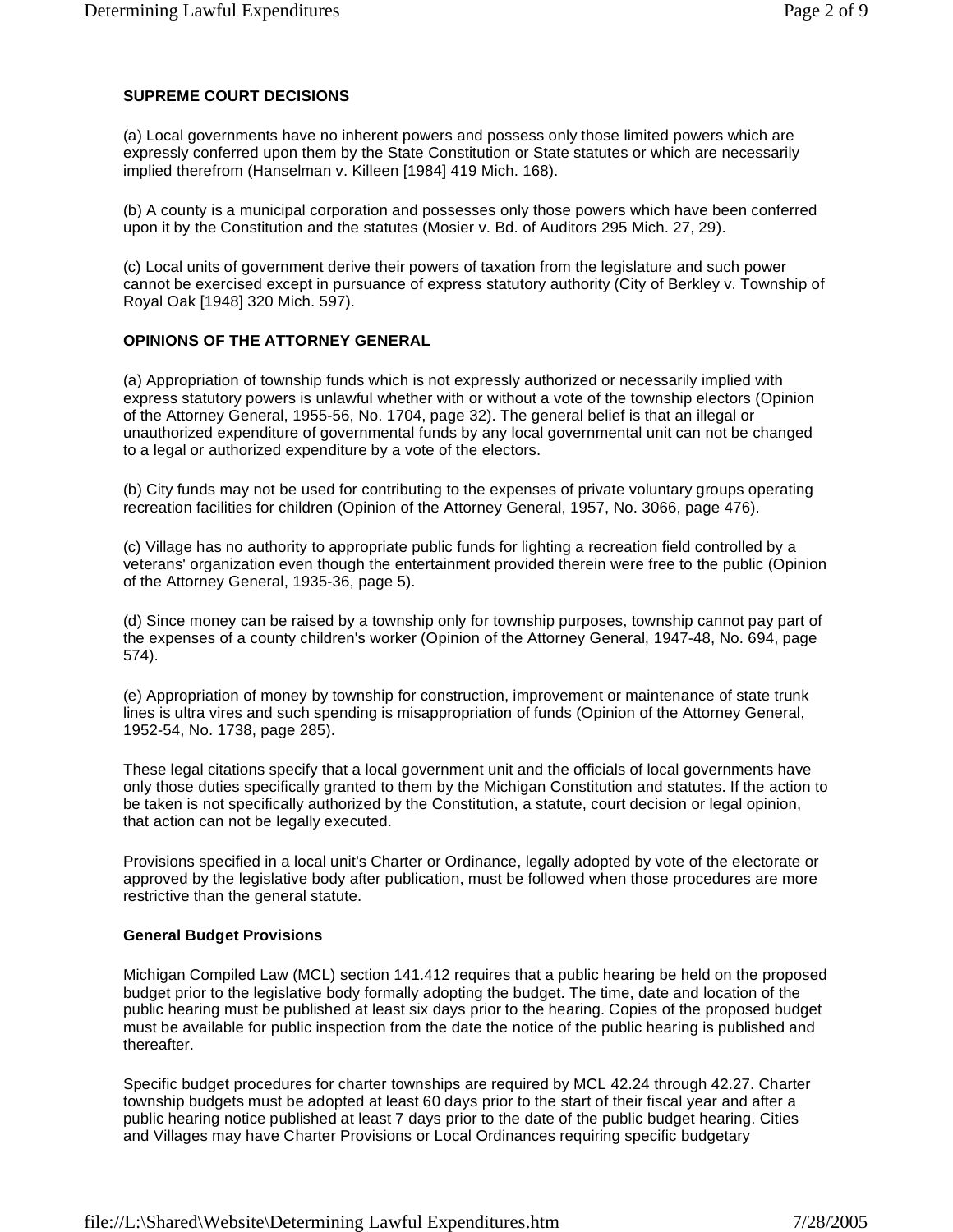procedures. The local procedures must be followed when they are more restrictive than the general statute.

MCL 141.421 et seq.--"Uniform Budgeting and Accounting Act"--requires a local unit to adopt a General Appropriation Act (approved budget) after a public hearing.

Expenditures can not exceed the amount authorized in the Appropriation Act unless the local Appropriation Act is amended. Expenditures can not be authorized unless that are provided for in the Appropriation Act.

Expenditures can not be authorized that exceed the amount appropriated or in excess of the available funds as that action creates a debt against the unit or a deficit within the fund.

The Appropriation Act may include a narrative authorizing the fiscal officer to make transfers between activities, cost of personnel, capital outlay or other budgetary action authorized by the legislative body.

Authorized expenditures in excess of or contrary to the Appropriation Act (budget) can be recovered by civil proceedings brought by the Attorney General or prosecuting attorney (MCL 141.420).

Any budgetary procedure specified in a Charter or Ordinance of a local unit that is more restrictive than the general statute must be followed.

#### **Paying Claims--vendor bills**

CITIES (MCL 87.7) All claims against the city shall be filed with the clerk for adjustment, and after examination thereof, the clerk shall report the claims with all accompanying vouchers and counter claims of the city, and the true balance as found by the clerk, to the council for allowance, and when allowed shall draw the city warrant upon the treasurer for the payment thereof, designating thereon the fund from which payment is to be made.

(MCL 88.20) The council shall audit and allow all accounts chargeable against the city but no account or claim or contract shall be received for audit or allowance, unless it shall be accompanied with a certificate of an officer of the corporation (city), or an affidavit of the person rendering it, to the effect that he verily believes that the services therein charged have been actually performed or the property delivered for the city, that the sums charged therefore are reasonable and just, and that no set-off exists, nor payment has been made on account thereof.

COUNTIES [MCL 46.11(q)] and (MCL 46.71) It shall be the duty of the county board of commissioners or county auditors to adjust, allow and authorize the payment of all claims against the county. Any claim not adjusted or ordered paid shall not be paid.

Exceptions (MCL 46.53) This section authorizes the county board of commissioners in counties with less than 75,000 population to provide by resolution for the appointment of a finance committee. When the statutory committee is appointed, the finance committee approves all claims.

Exceptions (MCL 46.63) This section authorizes the county board of commissioners in counties with not less than 75,000 population to provide by resolution for the appointment of a finance committee. When the statutory committee is appointed, the finance committee audits all claims. Approval for payment by the county board of commissioners after audit by the finance committee.

TOWNSHIPS (41.75) The township board shall approve claims against the township and authorize payment of allowed claims. Paid claims are filed and preserved by the township clerk. The treasurer shall pay claims upon order of the township board, signed by the clerk.

VILLAGES (MCL 65.7) Council to audit and allow all accounts chargeable against the village; but no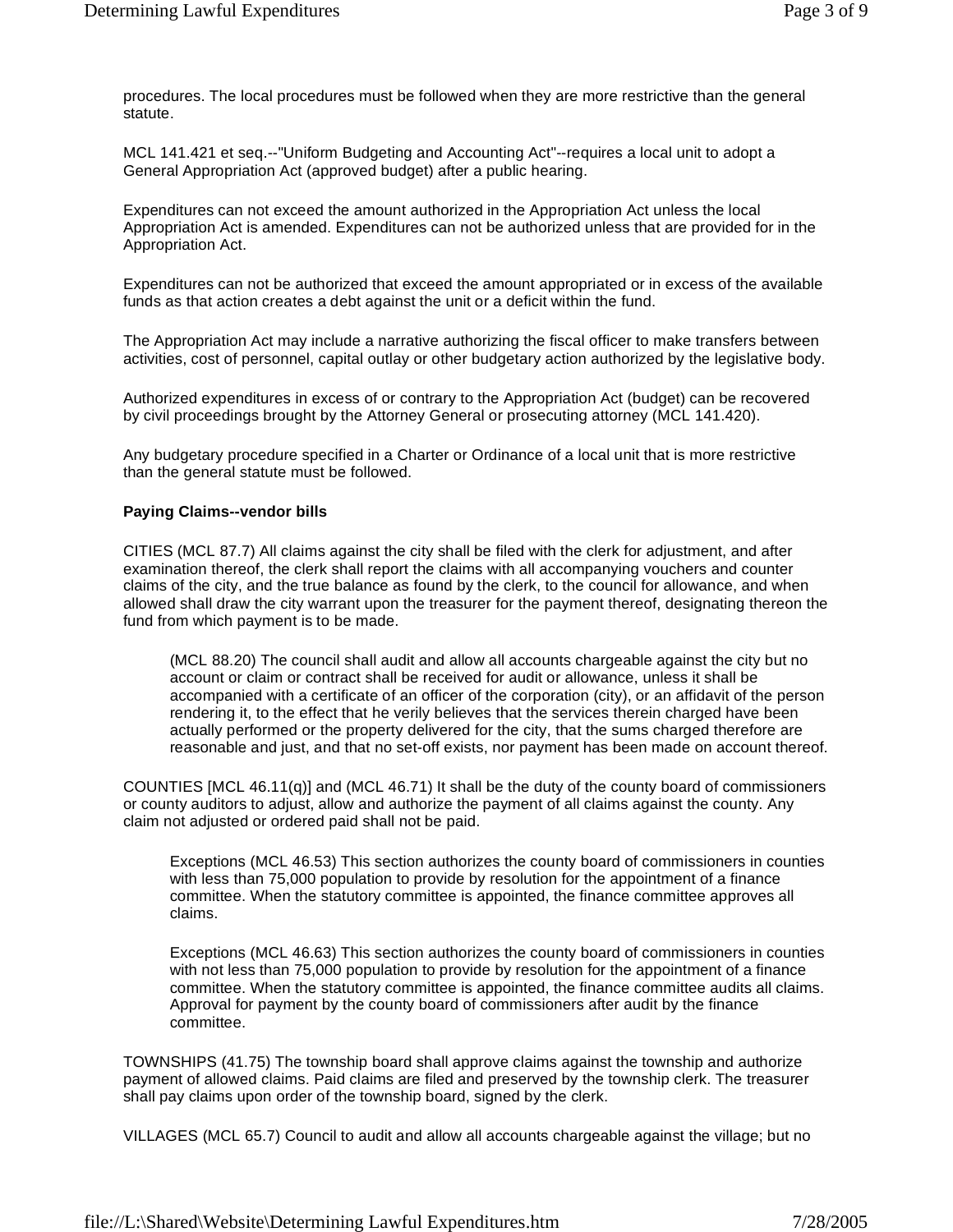account or claim or contract shall be received for audit or allowance, unless it shall be accompanied with a certificate of an officer of the corporation, or an affidavit of the person rendering it, to the effect that he verily believes that the services therein charged have been actually performed or the property delivered for the village, that the sums charged therefore are reasonable and just, and that to the best of his knowledge and belief, no set-off exists, nor payment has been made on account thereof.

**NOTE:** Some volunteer fire departments, parks departments and similar governmental functions performed by a group, committee or agency of a local unit are paying their claims without the prior approval of the legislative body, which is improper. Unless the agency (fire, parks etc) is a statutory authority with the authority to approve its own claims for payment, its claims must be approved by the legislative body. In some circumstances, we have found that the legislative body has turned a tax levy over to a volunteer group or department to expend as the department or group deem necessary, which is also improper. In most circumstances, the taxing authority is with the unit of government and the levy is to provide specified services. The local unit must establish a fund, prepare a budget and when appropriate, should contract with the department or group to provide the service for a specific dollar amount.

#### **Special Statutory Expenditure Provisions**

#### **Advertising the Agricultural, Industrial, Commercial, Educational or Recreational Advantages of the State, County or Local Unit.**

COUNTIES (MCL 46.161) by special tax levy or general fund appropriation

CITIES & VILLAGES (MCL 123.881) from a specific tax levy

TOWNSHIPS (MCL 41.110c) by appropriation

#### **Places of Recreation, Parks**.

COUNTIES (MCL 46.351) County board to appoint commission to operation parks and places or recreation. County commissioners set policy, approve budget, debt, tax levy.

(MCL 123.61 et seq.) To authorize county expenditures for parks, recreational facilities and airports to townships, cities and villages to operate and maintain. We recommend that they have a written contract or letter which specifies procedures, limits, financial reporting, audits, etc.

CITIES & VILLAGES (Constitution: Art. 7 Sec. 23) Any city or village may acquire, own, establish and maintain, within or without its corporate limit, parks, boulevards, cemeteries, hospitals and all works which involve the public health or safety.

(MCL 41.428) may appropriate to a township to acquire and operate free recreational facilities. Contributions to be made to the township park commission.

TOWNSHIPS (MCL 41.421 et seq.) Townships may establish a park commission to acquire, maintain, manage and control township parks and recreational facilities.

CITY, VILLAGE, COUNTY OR TOWNSHIP (MCL 123.51) may operate a system of public recreational facilities.

#### **Armistice, Independence, Memorial Days, Diamond Jubilee or Centennial Celebrations**

CITY, TOWNSHIP OR VILLAGE (MCL 123.861) may expend money for observances, under the control of the governmental unit, to celebrate armistice, independence, memorial days, diamond jubilee or centennials. These claims shall be paid in the same manner as other expenses of the unit.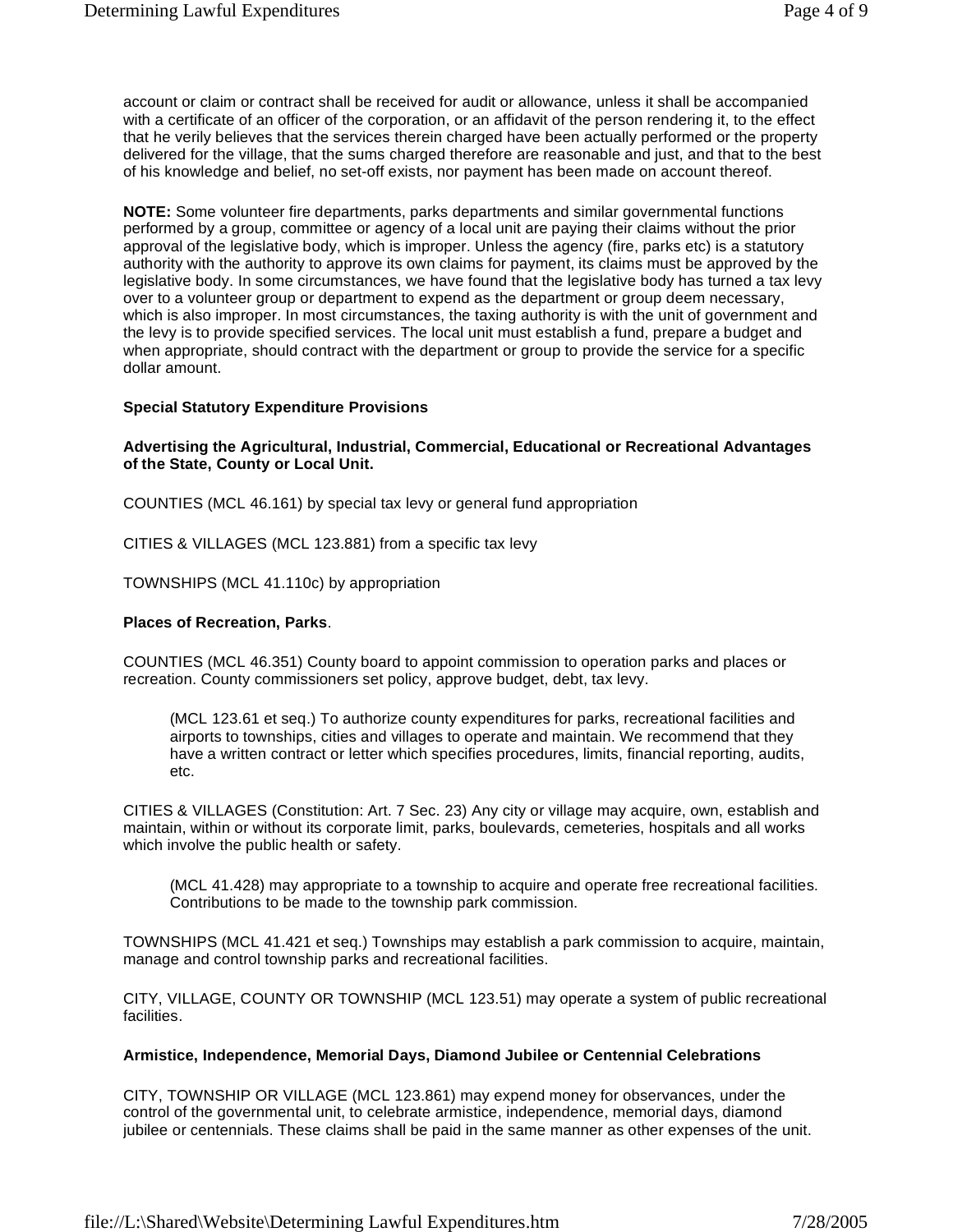## **Armistice Day**

COUNTIES (MCL 46.11a) County board of commissioners are authorized to appropriate such sum as they deem fit for public celebration on Armistice Day, in a matter the board may determine.

**NOTE:** It is improper for a unit of government to expend public money for an annual picnic, golden jubilee or other celebration that is not specifically authorized by law.

#### **Community College Maintained by a School District**

COUNTY, TOWNSHIP, OR OTHER GOVERNMENTAL UNIT (MCL 380.1607) by action of its governing body may contribute annually towards the support of a community college maintained by a school district.

#### **Libraries**

CITY, TOWNSHIP OR VILLAGE (MCL 397.201 et seq.) may establish and maintain a public library.

CITY may, without vote of the electorate, levy one mill for the library.

CITY, TOWNSHIP OR VILLAGE, after voter approval, may levy up to two mills to establish, operate and maintain a library.

COUNTY LIBRARY (MCL 397.301)

SCHOOL LIBRARIES-- Under boards of education (MCL 397.261 et seq.)

NOTE--Several other statutes may authorize contributions to established libraries for library services to its inhabitants or the consolidation of library services.

REGIONAL LIBRARIES (MCL 387.151 et seq.) DISTRICT LIBRARIES (MCL 397.171 et seq.) LIBRARY NETWORK ACT (MCL 397.131 et seq.)

### **Hospitals**

COUNTY (MCL 331.151) May establish and operate a county hospital after vote of the electorate.

PROHIBITED from contributing to a private, nonprofit corporation operating a hospital. (AGO 4851 dated Nov. 4, 1974)

May contract for services (AGO 5083) with a private, nonprofit corp. to provide health or welfare services to persons who are the proper concern of the county pursuant to guidelines and where final authority to take discretionary action remains with the public body.

COUNTY, CITY, VILLAGE (MCL 331.1101) Municipal Health Facilities Corporations Act--County board, city or village council may incorporate 1 or more corporations under this act. **NOTE** A health care corporation established under this act is a discretely presented component unit of the incorporating unit.

Joint Municipal (Community ) Hospitals--(MCL 331.1 et seq.) Two or more CITIES, TOWNSHIPS AND VILLAGES, or any combinations may incorporate a hospital authority to establish, expand and or operate a hospital or health care facilities.

TOWNSHIP (MCL 41.712) board may, by majority vote, pay from unexpended balances in its contingent fund to any hospital, a sum that fairly represents the reasonable share of the township in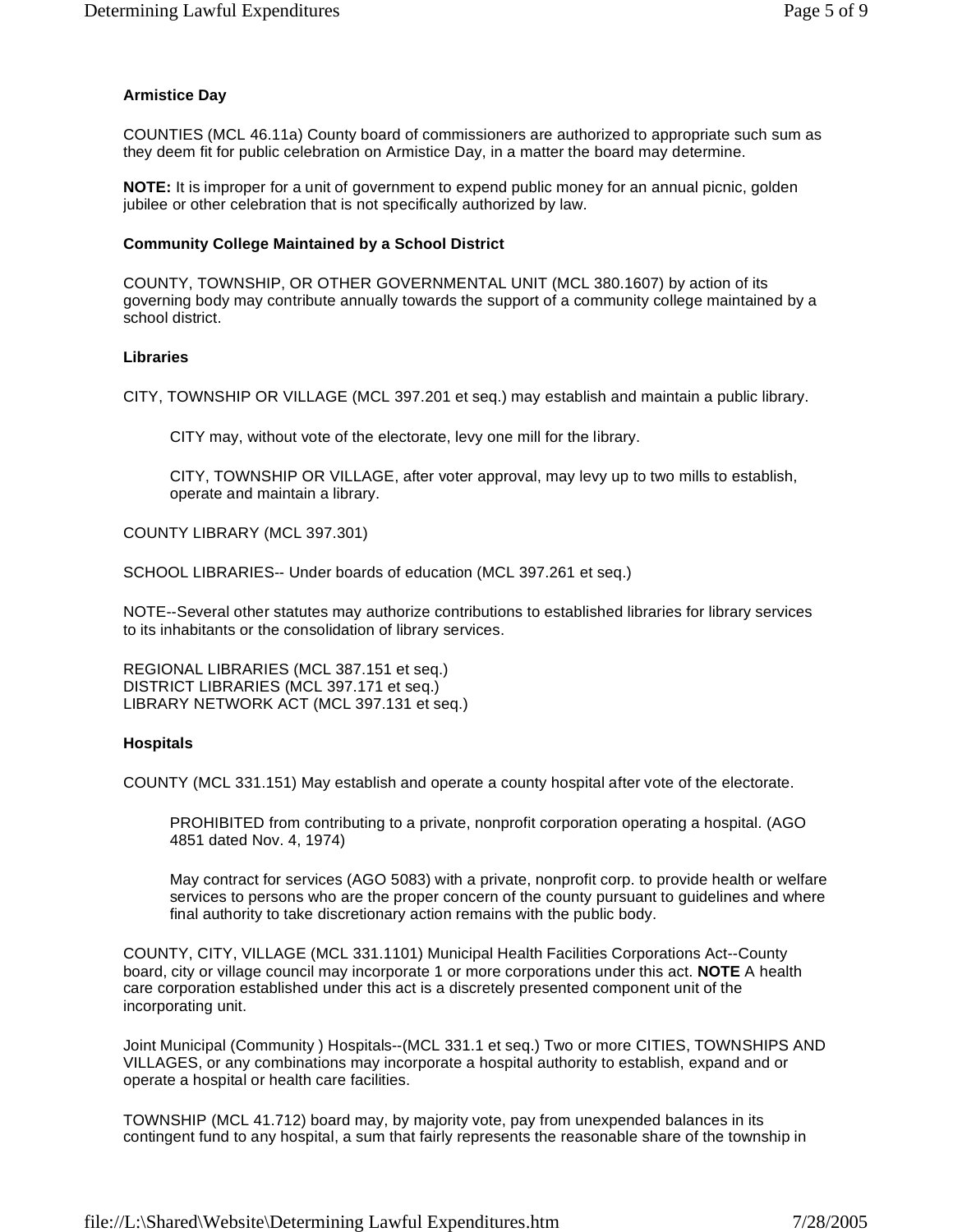the maintenance and support of the hospital whose facilities are made available to the residents of the township at standard rates. However, the hospital and township board shall agree upon the number of residents of the township to which the hospital shall make facilities available during each year.

#### **Historical Activities, Commissions, Districts**

TOWNSHIPS (MCL 399.161) may appropriate money that the town board believes advances and fosters historical interests of the township.

CITIES, COUNTIES, TOWNSHIPS and VILLAGES (MCL 399.171) (Historical Commissions) may individually or jointly appropriate money to or by ordinance, create a commission to advance the historical interests of the unit or units.

CITY, COUNTY, TOWNSHIP or VILLAGE (MCL 399.201) may, by ordinance establish historical districts and a commission to preserve and refurbish historical structures.

#### **Juvenile Delinquency--Curbing**

CITY, COUNTY, TOWNSHIP, or VILLAGE (MCL 123.461) may levy taxes and appropriate funds for operating centers open exclusively to youths under 21 years of age and aimed at curbing juvenile delinquency within the community. May require a vote of electors.

#### **Economic Development**

COUNTY (MCL 125.1231) commissioners may create a county commission to promote economic development and provide in the county budget for the expenses of the commissions.

CITY, COUNTY, TOWNSHIP or VILLAGE (MCL 125.1601) may approve an application to incorporate an economic development corporation, file articles of incorporation and fund projects of said EDC, which are for a public benefit and as approved by the legislative bodies.

#### **Installment Purchases**

CITY, TOWNSHIP, or VILLAGE (MCL 123.721) may enter into a agreement with the contractor or vendor to purchase land, buildings or equipment for a period not to exceed 15 years or the life of the item purchased and pay installments. The liability for such purchases, exclusive of interest shall not exceed 1 and 1/4 percent of the units State Equalized Assessed Value. The purchases must be for a public purpose, within the unit's budgetary appropriations and without the prior approval of the Michigan Municipal Finance Commission. Otherwise a unit of government cannot borrow without the prior approval of the Municipal Finance Commission.

COUNTIES (MCL 46.11b) may purchase and pay in installments for a period not to exceed 10 years or the life of the item purchased. The liability shall not exceed 1/2 of 1 percent of the SEV. The county can not levy a tax to pay the principal or interest. Special provisions apply for a few purchases that can be extended for a period of not to exceed 15 years. (see statute)

ROAD COMMISSIONS (COUNTY) (MCL 224.10) may enter into a contract or agreement for the purchase of machines, tools, appliances and materials (excludes buildings and land) to be used for public purposes that are paid for in installments over a period not to exceed 5 years or the useful life of the property acquired, whichever is less.

### **Urban Cooperation Act**

CITY, COUNTY, TOWNSHIP, CHARTER TOWNSHIP or VILLAGE (MCL 124.501) may exercise jointly with any other public agency of the state, any other state, or public agency of the Dominion of Canada or the US Government, any power, privilege or authority which such agencies share in common and which each might exercise separately.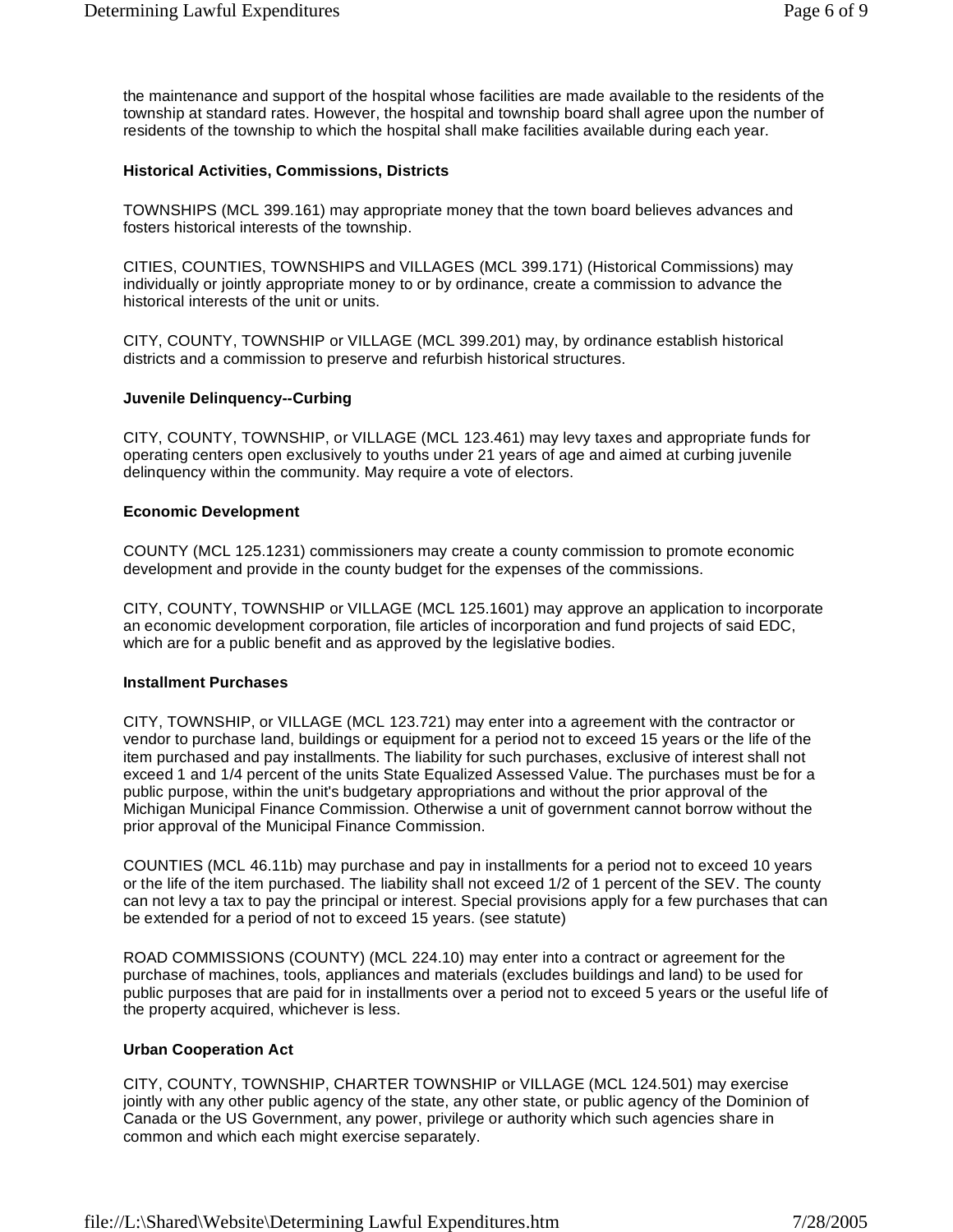## **Intergovernmental Transfer of Functions and Responsibilities**

CITY, VILLAGE, OTHER INCORPORATED POLITICAL SUBDIVISION, COUNTY, SCHOOL DISTRICT, COMMUNITY COLLEGE, INTERMEDIATE SCHOOL, TOWNSHIP, CHARTER TOWNSHIP, SPECIAL DISTRICT or AUTHORITY (MCL 124.531) Any two or more political subdivisions are authorized to enter into a contract with each other providing for the transfer of functions or responsibilities to one another or any combination thereof upon the consent of each political subdivision involved.

**NOTE** Several other specific statutes authorize the joint operations of sewer, water and other public functions by governmental units.

# **Tax Tribunal (SEV) Appeals**

COUNTY and all SCHOOL BOARDS [211.44(3)] may contribute to the defense of tax tribunal issues defended by a local tax assessing unit to the extent that the cost of the appeal exceeds 1 percent of the administration fee available to the tax assessing unit.

## **Senior Citizens/Older Persons**

CITY, COUNTY, TOWNSHIP or VILLAGE (MCL 400.571) authorizes a legislative body to appropriate funds to a public or private non-profit organization for the purpose of providing services to older persons 60 years or older. Appropriations to a private organization must be specified in a contract. The terms of the contract must be published within 10 days of its approval in a local newspaper specifying the terms of and services to be performed.

# **COFFEE/MEALS**

The purchase of coffee, donuts and sandwiches first must be for a public, not an individual or private group or purpose. These expenditures for use at a regular or special meetings, for fire fighters, volunteer or full time employees, when working an extended period of time or when dedicating public buildings are normally considered expenditures for a public purpose.

Coffee and donuts for employees use during normal working hours is considered personal, not for a public purpose, and improper unless specifically provided for in a collective bargaining agreement or duly adopted employment policy of the governmental unit (fringe benefit).

# **RETIREMENT/RECOGNITION FUNCTIONS**

Retirement functions, gifts or plaques for employees or officials, recognition dinners for volunteer fire fighters or ambulance staff are usually not for a public purpose, therefore not an allowable expense. Travel and meals as part of the cost of training volunteers to perform emergency services within the township are deemed a public purpose, payable as a expense when properly budgeted, authorized and approved.

A TOWNSHIP board may, by resolution, establish retirement, health, life and/or accident insurance benefits for township officials and employees. (MCL 41.110b) The board may provide that officials or employees pay a portion of the premium and deduct that cost by payroll deduction.

COUNTY RETIREMENT (MCL 46.12a) County commissioners may by resolution establish retirement systems.

ALL LOCAL UNITS (MCL 38.1501 et seq.)

# **LEGAL EXPENSES**

A governmental unit is not authorized to expend public money to assist residents with legal cost in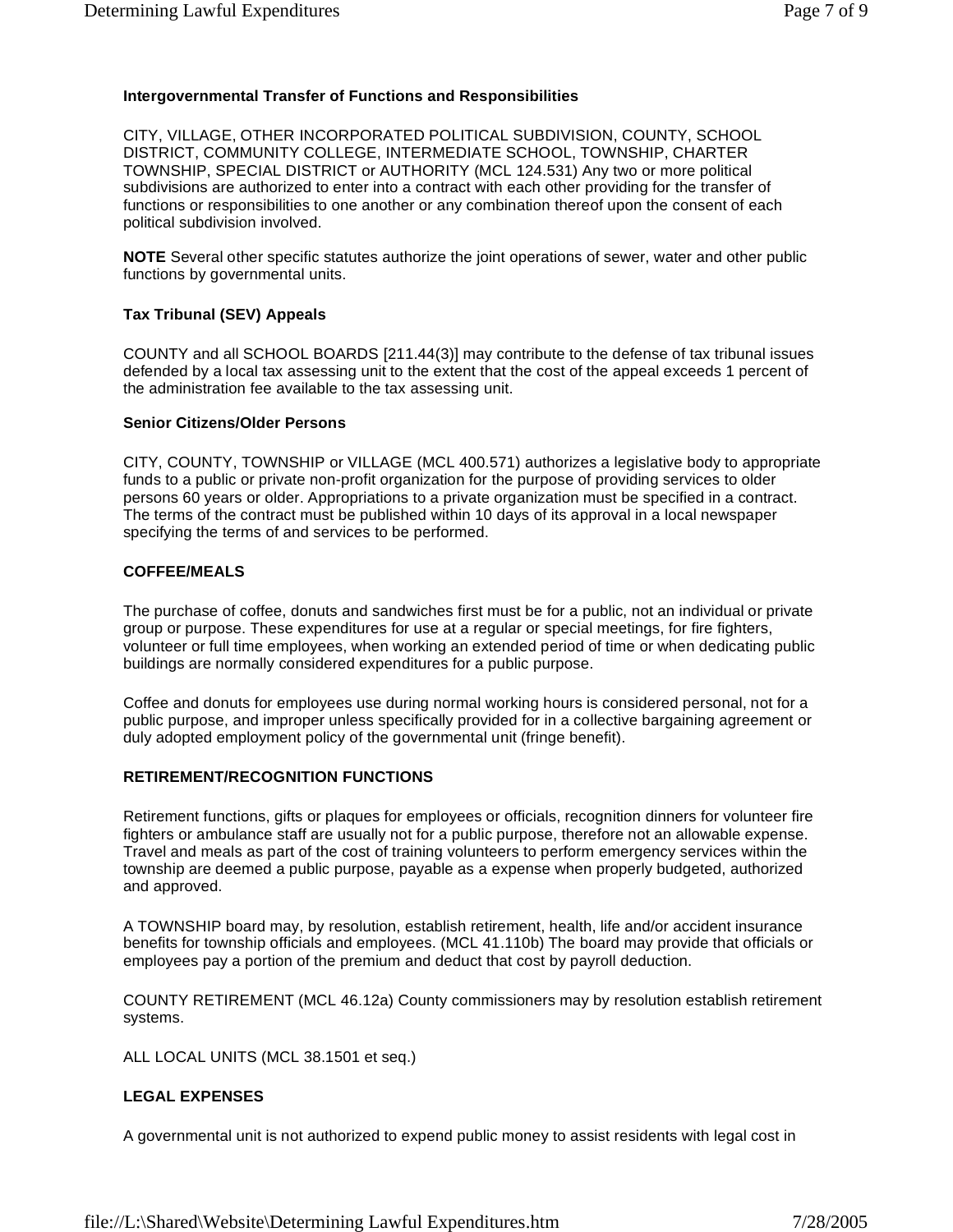defending the home owners from possible civil action by a neighboring city to condemn their property for public use by the city. We are unable to see a "public purpose" for the township in this expenditure. Also this expenditure may be prohibited under the provisions of Article 9, Section 18 of the 1963 Michigan Constitution that prevents a governmental unit from lending its credit to the aid of any person, association or corporation, public or private, except as authorized in the Constitution.

### **OTHER LAWFUL EXPENDITURES**

Contracts with public or private, profit or nonprofit organizations for a specific public service or benefit that the unit can legally perform and money is available within the budgeted appropriations. These may includes contracts for fire protection, ambulance service, assessing and tax collections, trash/rubbish collections, employee benefits, etc. Contracts should address financial reporting, auditing, review of records and related matters.

Membership dues to governmental associations as MTA, MML, MAC, and similar organizations that advise, inform and educate officials and employees. (See court decision Hayes v City of Kalamazoo, 316 Mich. 443).

Meals and refreshments during extended working hours for emergency services by firefighters, police officers and for authorized seminars of an educational nature to officials and employees.

Registration fee, lodging and travel for attendance at useful public informational or educational workshops and seminars.

## **UNLAWFUL EXPENDITURES BY A GOVERNMENTAL UNIT**

Contributions or appropriations which are not specifically authorized by the Constitution or State Statute cannot be authorized regardless of the worthiness of the cause. Examples of such prohibited expenditures where there is no contract for specific services to lawful wards or functions of the local unit have been negotiated are as follows:

Contributions to churches, veterans, non-profit organizations.

Payment of funeral expenses for a person injured on government property.

Donations to a private ambulance or EMS service not under contract with the governmental unit.

Donations, including use of property or equipment to Little League, Scouts, Big Brothers/Sisters.

Donations to community organizations.

Expenses for private road construction or maintenance.

Office refreshments, picnics.

Presents to officials and employees or retirement recognition events.

Flowers to the sick or departed.

Mileage of officials and employees to and from their residence to the city, township or village hall, county building or meeting rooms.

Per diem compensation to township supervisor, clerk and treasurer on a salary basis for attending township board meetings. (Check City and Village Charters for their compensation procedures or restrictions) Extra compensation for summer tax collections unless part of the initial salary resolution or authorized within statutory procedures for an increase in salary.